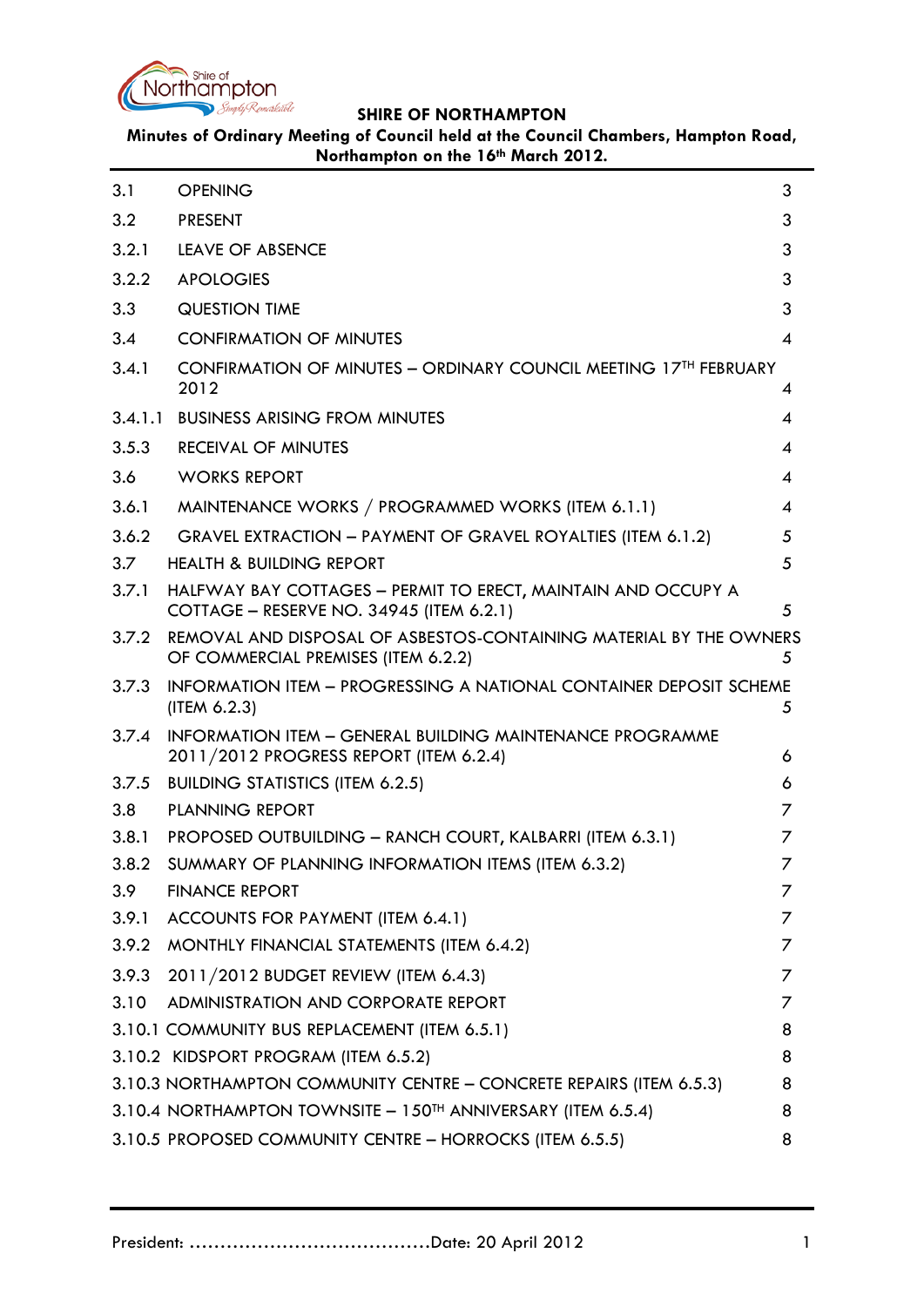

| Minutes of Ordinary Meeting of Council held at the Council Chambers, Hampton Road,<br>Northampton on the 16th March 2012. |                                                                    |    |
|---------------------------------------------------------------------------------------------------------------------------|--------------------------------------------------------------------|----|
| 3.10.6                                                                                                                    | PROPOSED BILL BOARD SIGNS (ITEM 6.5.6)                             | 8  |
| 3.10.7                                                                                                                    | 300TH ANNIVERSARY OF THE ZUYTDORP SHIPWRECK (ITEM 6.5.7)           | 8  |
| 3.10.8                                                                                                                    | LEGAL ADVICE - KALBARRI TRUTH WEB SITE (ITEM 6.5.8)                | 9  |
| 3.10.9                                                                                                                    | 2012 WA TRANSPORT FORUM (ITEM 6.5.9)                               | 9  |
| 3.10.10                                                                                                                   | <b>CSRFF GRANT APPLICATIONS (ITEM 6.5.10)</b>                      | 9  |
|                                                                                                                           | 3.10.11 CSRFF APPLICATION - NORTHAMPTON BOWLING CLUB (ITEM 6.5.11) | 9  |
| 3.11                                                                                                                      | PRESIDENTS REPORT                                                  | 9  |
| 3.12                                                                                                                      | DEPUTY PRESIDENTS REPORT                                           | 10 |
| 3.13                                                                                                                      | <b>COUNCILLORS REPORT</b>                                          | 10 |
| 3.13.1                                                                                                                    | <b>CR CRIPPS</b>                                                   | 10 |
| 3.13.2                                                                                                                    | <b>CR GLIDDON</b>                                                  | 10 |
| 3.13.3                                                                                                                    | <b>CR BOOTH</b>                                                    | 10 |
| 3.13.4                                                                                                                    | <b>CR STOCK-STANDEN</b>                                            | 10 |
| 3.13.4                                                                                                                    | <b>CR CARSON</b>                                                   | 10 |
| 3.13.4                                                                                                                    | <b>CR SIMKIN</b>                                                   | 11 |
| 3.14                                                                                                                      | <b>INFORMATION BULLETIN</b>                                        | 11 |
| 3.15                                                                                                                      | <b>NEW ITEMS OF BUSINESS</b>                                       | 11 |
| 3.15.1                                                                                                                    | CR CARSON - ROADTRAIN DISASSEMBLY AREAS                            | 11 |
| 3.16                                                                                                                      | <b>NEXT MEETING OF COUNCIL</b>                                     | 11 |
| 3.17                                                                                                                      | <b>CLOSURE</b>                                                     | 11 |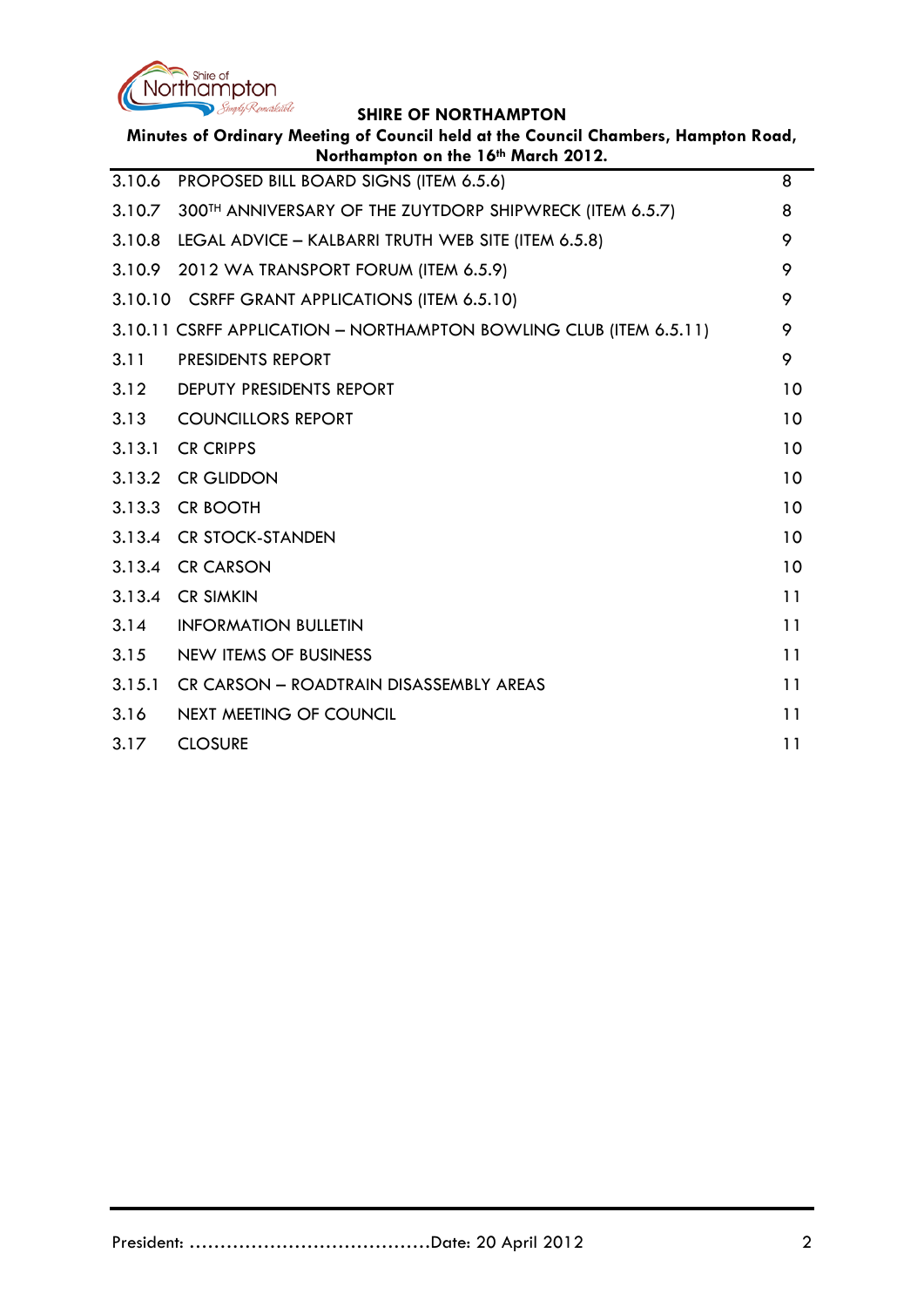

**Minutes of Ordinary Meeting of Council held at the Council Chambers, Hampton Road, Northampton on the 16th March 2012.**

### **3.1 OPENING**

The Deputy President thanked all members present for their attendance, welcomed all Councillors and declared the meeting open at 1.00pm.

### <span id="page-2-0"></span>**3.2 PRESENT**

| Cr L Parker                                                   | Deputy President                | Kalbarri Ward    |
|---------------------------------------------------------------|---------------------------------|------------------|
| Cr B Cripps                                                   |                                 | Northampton Ward |
| Cr S Stock-Standen                                            |                                 | Northampton Ward |
| Cr T Carson                                                   |                                 | Northampton Ward |
| Cr C Simkin                                                   |                                 | Northampton Ward |
| Cr P Gliddon                                                  |                                 | Kalbarri Ward    |
| Cr S Penn                                                     |                                 | Kalbarri Ward    |
| Cr J Booth                                                    |                                 | Kalbarri Ward    |
| Mr Garry Keeffe                                               | <b>Chief Executive Officer</b>  |                  |
| Mr Jamie Criddle                                              | Deputy Chief Executive Officer  |                  |
| Manager of Works and Technical Services<br>Mr Neil Broadhurst |                                 |                  |
| <b>Mrs Katherine Jackson</b>                                  | <b>Acting Principal Planner</b> |                  |

### <span id="page-2-1"></span>**3.2.1 LEAVE OF ABSENCE**

Nil.

### <span id="page-2-2"></span>**3.2.2 APOLOGIES**

Cr G Wilson President Northampton Ward

### <span id="page-2-3"></span>**3.3 QUESTION TIME**

There were members of the public present with no questions put to Council.

### <span id="page-2-5"></span><span id="page-2-4"></span>**3.4 CONFIRMATION OF MINUTES**

3.4.1 CONFIRMATION OF MINUTES - ORDINARY COUNCIL MEETING 17<sup>th</sup> FEBRUARY 2012.

Moved Cr PENN, seconded Cr CRIPPS

That the minutes of the Ordinary Meeting of Council held on the 17<sup>th</sup> February 2012 be confirmed as a true and correct record.

CARRIED 8/0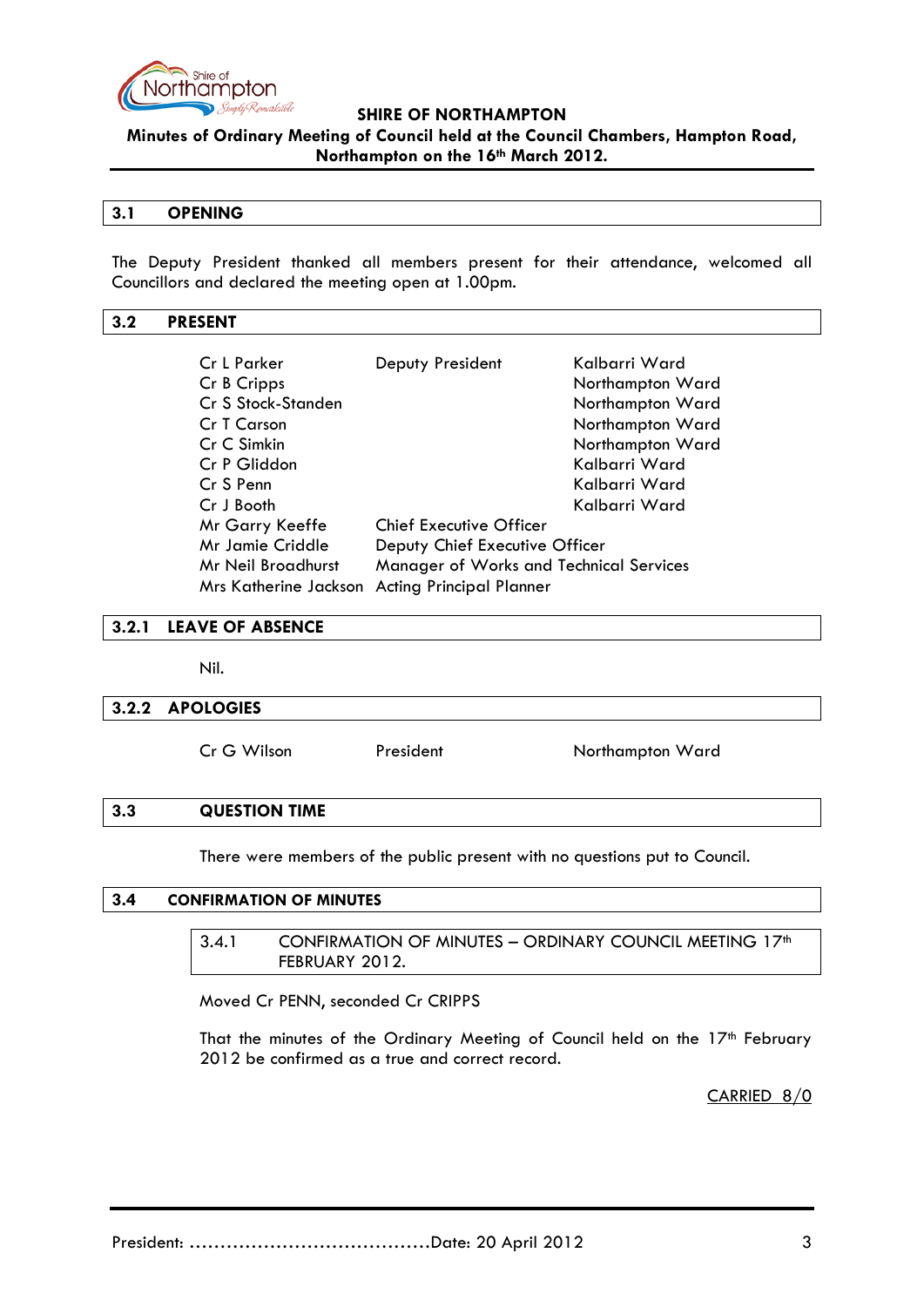

### **Minutes of Ordinary Meeting of Council held at the Council Chambers, Hampton Road, Northampton on the 16th March 2012.**

### 3.4.1.1 BUSINESS ARISING FROM MINUTES

### 2.10.5 SALE OF LOTS – OLD SCHOOL OVAL (ITEM 6.5.5)

The Chief Executive Officer advised that as there were delays in the issuing of certificates of title for blocks in the Old School Subdivision, the planned advertising could not occur as planned. In order to fulfil the advertising requirements, Council would need to extend the advertising date.

By a show of hands it was agreed that majority support was given to rescind the following minute 2.10.5.

Moved Cr PENN, seconded Cr GLIDDON

That Council sells Lots 22, 23, 24, 25, 27, 28 and 29 Rake Place by public tender as per the provisions of Section 3.58 of the Local Government Act 1995 with tenders closing at the end of April 2012.

CARRIED 8/0

Moved Cr STOCK-STANDEN, seconded Cr PENN

That Council sells Lots 22, 23, 24, 25, 27, 28 and 29 Rake Place by public tender as per the provisions of Section 3.58 of the Local Government Act 1995 with the closing date for tenders to be two (2) months after the receipt of certificates of title.

### CARRIED BY ABSOLUTE MAJORITY 8/0

# **3.5 RECEIVAL OF MINUTES**

Nil.

3.5.1.1 BUSINESS ARISING FROM MINUTES

Nil.

### **3.6 WORKS REPORT**

3.6.1 MAINTENANCE WORKS/PROGRAMMED WORKS (ITEM 6.1.1)

Noted.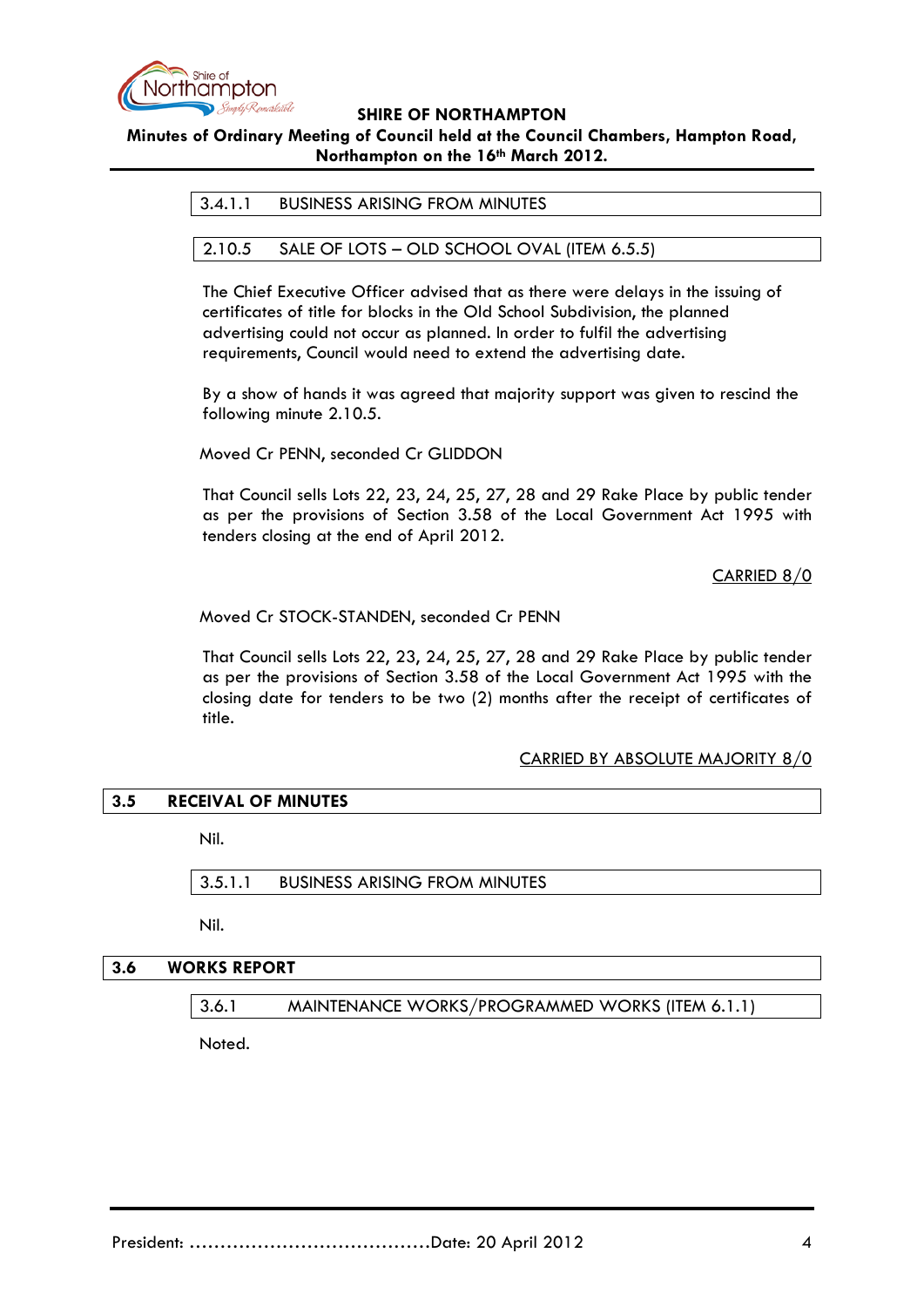

### **Minutes of Ordinary Meeting of Council held at the Council Chambers, Hampton Road, Northampton on the 16th March 2012.**

3.6.2 GRAVEL EXTRACTION – PAYMENT OF GRAVEL ROYALTIES (ITEM 6.1.2)

Moved Cr STOCK-STANDEN, seconded Cr CARSON

That:

- 1. Council instructs staff to negotiate with landowners in the Ajana area to a lesser price not exceeding a price set by Council \$2.00 per cubic metre.). The additional cost to be managed by senior staff within the approved budget amount. This price to be clarified as a payment specific on the needs of the Ajana to Kalbarri Road only. In addition make aware to the landowners the provisions within the 'Local Government Act, 1995 (Schedule 3.2 – Particular things Local Government can do on land even though it is not local government property'). If staff are unsuccessful in negotiations, then the Chief Executive Officer be authorised to negotiate a price up to \$3.50 per cubic metre specific for the needs of the Ajana to Kalbarri Road only.
- 2. Council instruct staff to investigate the purchasing of the land where gravel is located once the area has been further inspected and testing of the proposed area/s undertaken to ensure a suitable gravel type and quantity exists.

CARRIED 8/0

Mr Neil Broadhurst, Manager of Works and Technical Services left the meeting at 1.25pm.

### **3.7 BUILDING REPORT**

### 3.7.1 HALFWAY BAY COTTAGES – PERMIT TO ERECT, MAINTAIN AND OCCUPY A COTTAGE – RESERVE NO. 34945 (ITEM 6.2.1)

MOVED Cr BOOTH, seconded Cr CRIPPS

That item 6.2.1 be deferred to the April 2012 meeting to allow staff to clarify maximum and minimum areas for dwellings at Halfway Bay.

CARRIED 8/0

| 3.7.2 | REMOVAL AND DISPOSAL OF ASBESTOS-CONTAINING MATERIAL BY |
|-------|---------------------------------------------------------|
|       | THE OWNERS OF COMMERCIAL PREMISES (ITEM 6.2.2)          |

Noted.

3.7.3 INFORMATION ITEM – PROGRESSING A NATIONAL CONTAINER DEPOSIT SCHEME (ITEM 6.2.3)

Noted.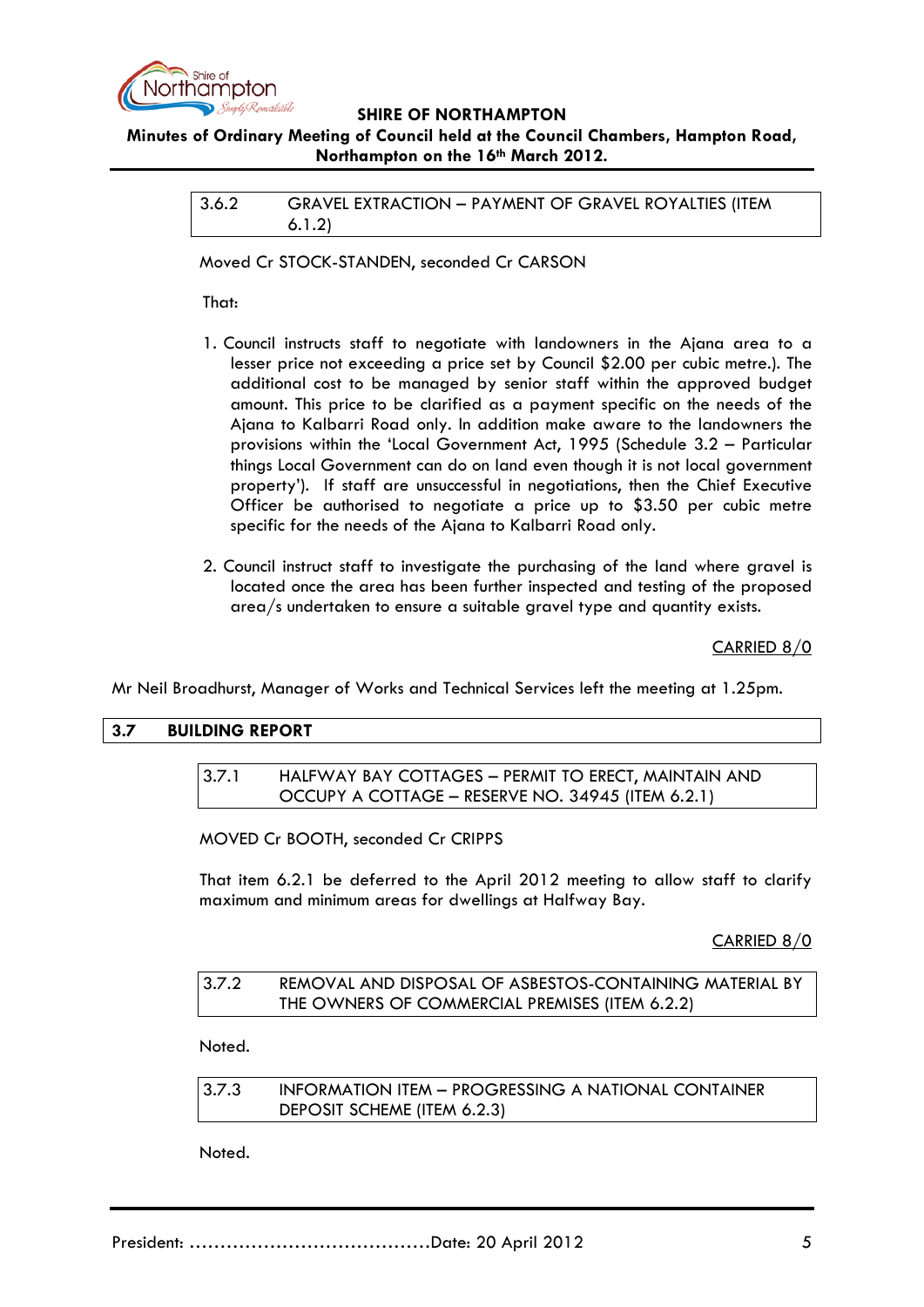

### **Minutes of Ordinary Meeting of Council held at the Council Chambers, Hampton Road, Northampton on the 16th March 2012.**

| 3.7.4 | INFORMATION ITEM - GENERAL BUILDING MAINTENANCE  |
|-------|--------------------------------------------------|
|       | PROGRAMME 2011/2012 PROGRESS REPORT (ITEM 6.2.4) |

Noted.

| 3.7.5 | BUILDING STATISICS FOR THE MONTH OF FEBRUARY 2012 (ITEM |
|-------|---------------------------------------------------------|
|       | 6.2.5)                                                  |

Noted.

Mr Garry Keeffe, Chief Executive Officer left the meeting at 1.35pm.

| 3.8 |       | <b>TOWN PLANNING REPORT</b>                               |
|-----|-------|-----------------------------------------------------------|
|     |       |                                                           |
|     | 3.8.1 | PROPOSED OUTBUILDING - RANCH COURT, KALBARRI (ITEM 6.3.1) |

Moved Cr BOOTH,

That Council approve the addition of an outbuilding on Lot 4 (No.11) Ranch Court, Kalbarri as per their request.

### MOTION LAPSED DUE TO LACK OF SECONDER

Moved Cr STOCK-STANDEN, seconded Cr CARSON

That Council having taken into consideration the provisions of Town Planning Scheme No.9 (Kalbarri Townsite) and the Shire's 'Outbuildings' Local Planning Policy, refuse planning approval for an outbuilding on Lot 4 (No.11) Ranch Court, Kalbarri for the following reasons:

- 1) The proposed outbuilding does not comply with Clauses 4.2.2(c) of the 'Outbuildings' Local Planning Policy;
- 2) The proposed outbuilding does not meet the objectives of the 'Outbuildings' Local Planning Policy;
- 3) Approval of this application may well set an undesirable precedent, which in time could prove to be detrimental to the rural residential amenity and lifestyle opportunities of the locality; and
- 4) Council is not satisfied that sufficient justification has been provided to warrant a departure from the requirements of the 'Outbuildings' Local Planning Policy.

### CARRIED 8/0

Mr Garry Keeffe, Chief Executive Officer re-entered the meeting at 1.43pm.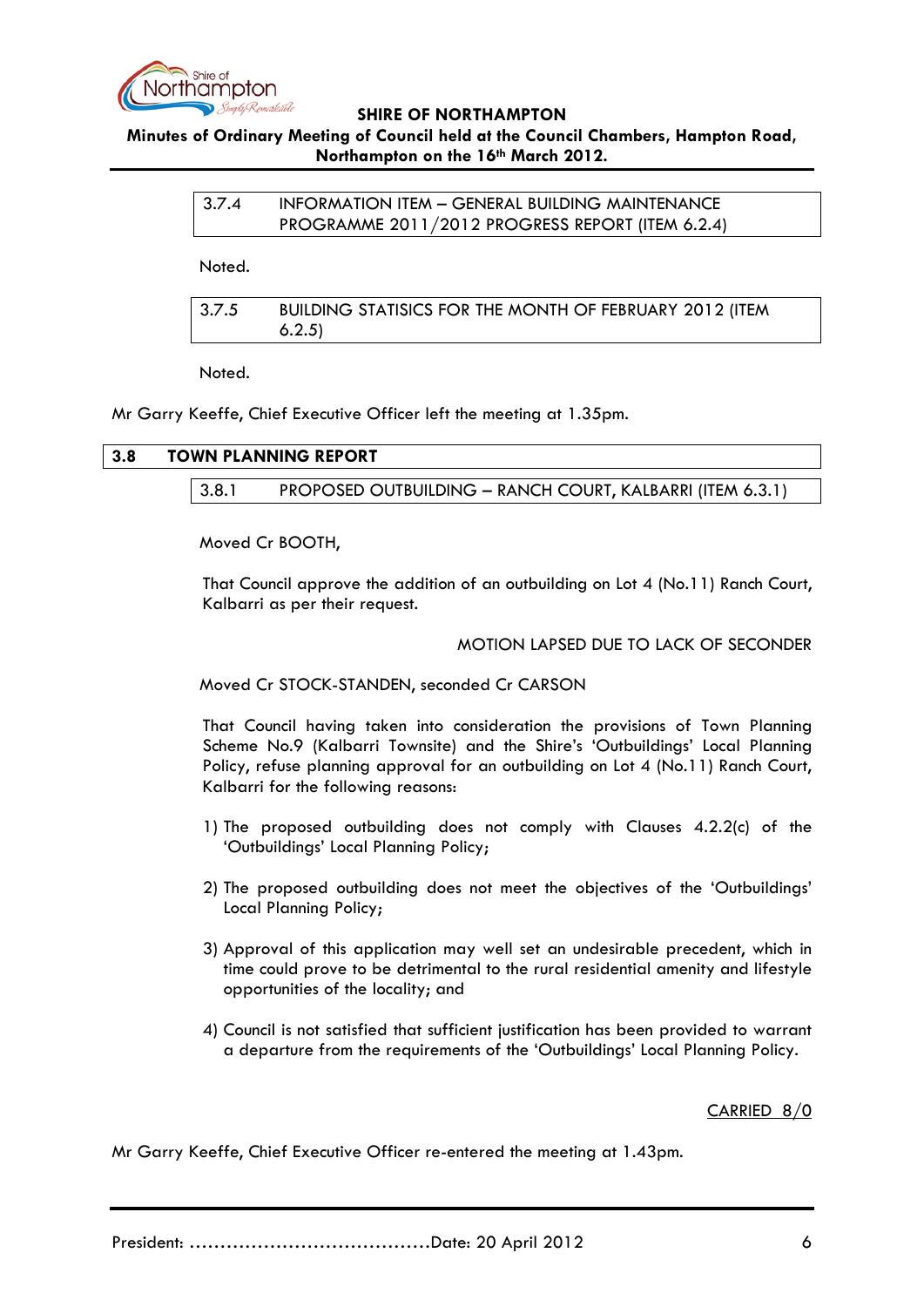

**Minutes of Ordinary Meeting of Council held at the Council Chambers, Hampton Road, Northampton on the 16th March 2012.**

3.8.2 SUMMARY OF PLANNING INFORMATION ITEMS (ITEM 6.3.2)

Noted.

Mrs Katherine Jackson, Acting Principal Planner left the meeting at 1.50pm.

### **3.9 FINANCE REPORT**

### 3.9.1 ACCOUNTS FOR PAYMENT (ITEM 6.4.1)

Moved Cr PENN, seconded Cr GLIDDON

That Municipal Fund Cheques 19194 to 19233 inclusive, totalling \$70,489.78, Municipal EFT payments numbered EFT9736 to EFT9775 inclusive totalling \$189,608.90, Direct Debit payments GJ06-01 to GJ07-05 totalling \$13,335.30, Trust Fund Cheque 1847 to 1850 inclusive, totalling \$3,193.50, be passed for payment and the items therein be declared authorised expenditure.

CARRIED BY AN ABSOLUTE MAJORITY 8/0

### 3.9.2 MONTHLY FINANCIAL STATEMENTS (ITEM 6.4.2)

Moved Cr CRIPPS, seconded Cr SIMKIN

That Council adopts the Monthly Financial Report for the period ending 28 February 2012 and notes any material variances greater than \$5,000

CARRIED 8/0

### 3.9.3 2011/2012 BUDGET REVIEW (ITEM 6.4.3)

Moved Cr CRIPPS, seconded Cr SIMKIN

That Council in accordance with regulation 33A of the Local Government (Financial Management) Regulations 1996 adopt the review of the 2011/2012 Budget and note any variances or recommendations.

CARRIED 8/0

### **3.10 ADMINISTRATION & CORPORATE REPORT**

### 3.10.1 COMMUNITY BUS REPLACEMENT (ITEM 6.5.1)

Moved Cr PENN, seconded Cr GLIDDON

That Council purchases a Higer Munro 7.7m bus at a cost of \$119,800 exclusive of GST and advertises the current community bus for private sale.

CARRIED 8/0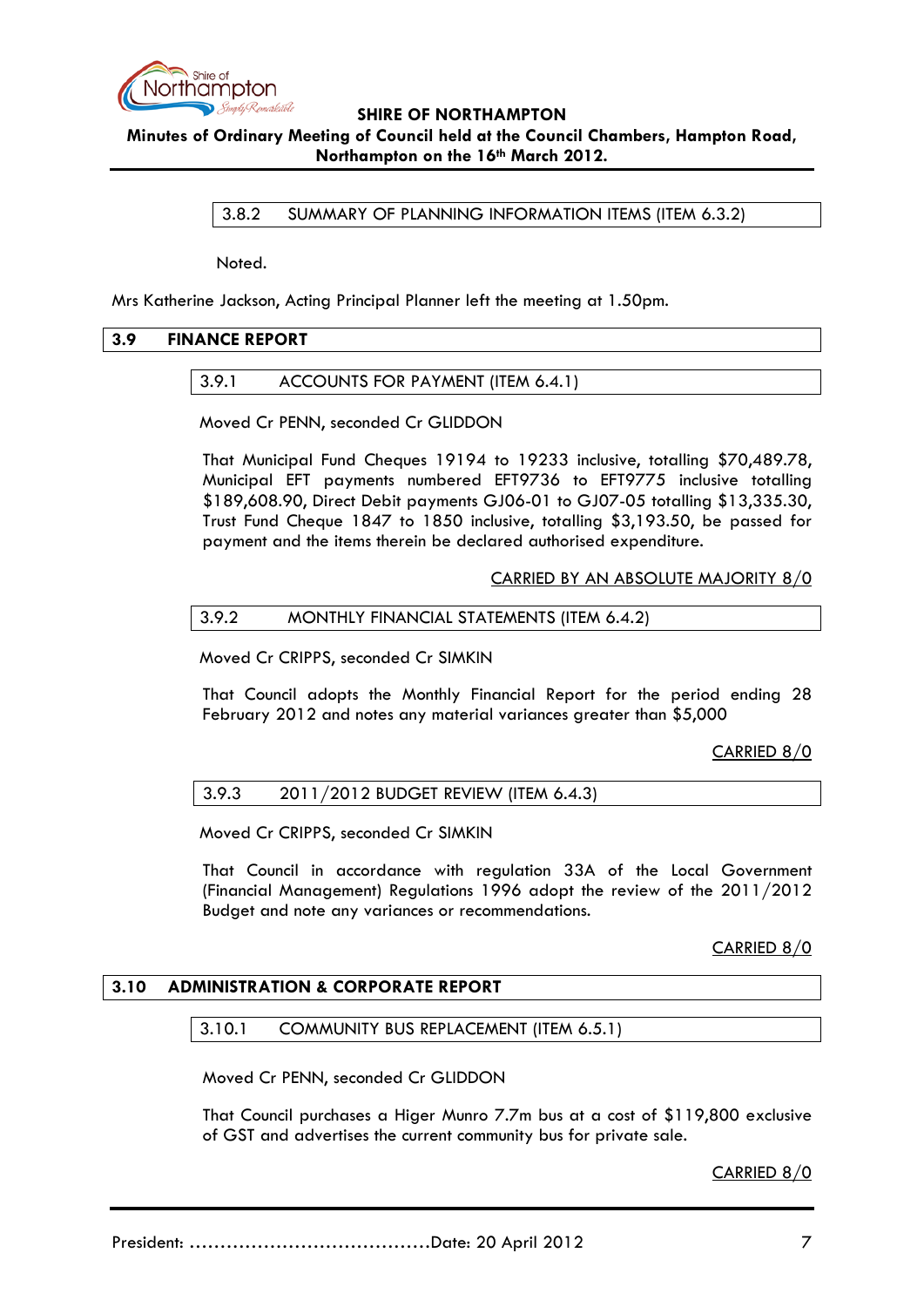

### **Minutes of Ordinary Meeting of Council held at the Council Chambers, Hampton Road, Northampton on the 16th March 2012.**

### 3.10.2 KIDSPORT PROGRAM (ITEM 6.5.2)

Noted.

3.10.3 NORTHAMPTON COMMUNITY CENTRE – CONCRETE REPAIRS (ITEM 6.5.3)

Noted.

#### 3.10.4 NORTHAMPTON TOWNSITE – 150TH ANNIVERSARY (ITEM 6.5.4)

Moved Cr PENN, seconded Cr GLIDDON

That Council advertise calling for expressions of interests from residents to form a planning committee to celebrate and arrange events for the 150<sup>th</sup> Anniversary of the town of Northampton in 2014.

CARRIED 8/0

### 3.10.5 PROPOSED COMMUNITY CENTRE – HORROCKS (ITEM 6.5.5)

Moved Cr BOOTH, seconded Cr SIMKIN

That Council Management seeks grant funding for the construction of a Community Centre at Horrocks and that the plan submitted by Max Watts be the adopted plan.

CARRIED 8/0

### 3.10.6 PROPOSED BILL BOARD SIGNS (ITEM 6.5.6)

Moved Cr PENN, seconded Cr SIMKIN

That Council use the pictures of Natures Window and the aerial of Kalbarri looking south for two billboard signs to be located on North West Coastal Highway, one north and one south of the Ajana/Kalbarri Road.

CARRIED 8/0

### 3.10.7 300TH ANNIVERSARY OF THE ZUYTDORP SHIPWRECK (ITEM 6.5.7)

Moved Cr GLIDDON, seconded Cr SIMKIN

That Council invite the Dutch Ambassador, His Excellency Mr Cornelis Wilhelmus ANDREAE to officially unveil the Zuytdorp Memorial Plaque on Saturday 2nd June 2012.

CARRIED 8/0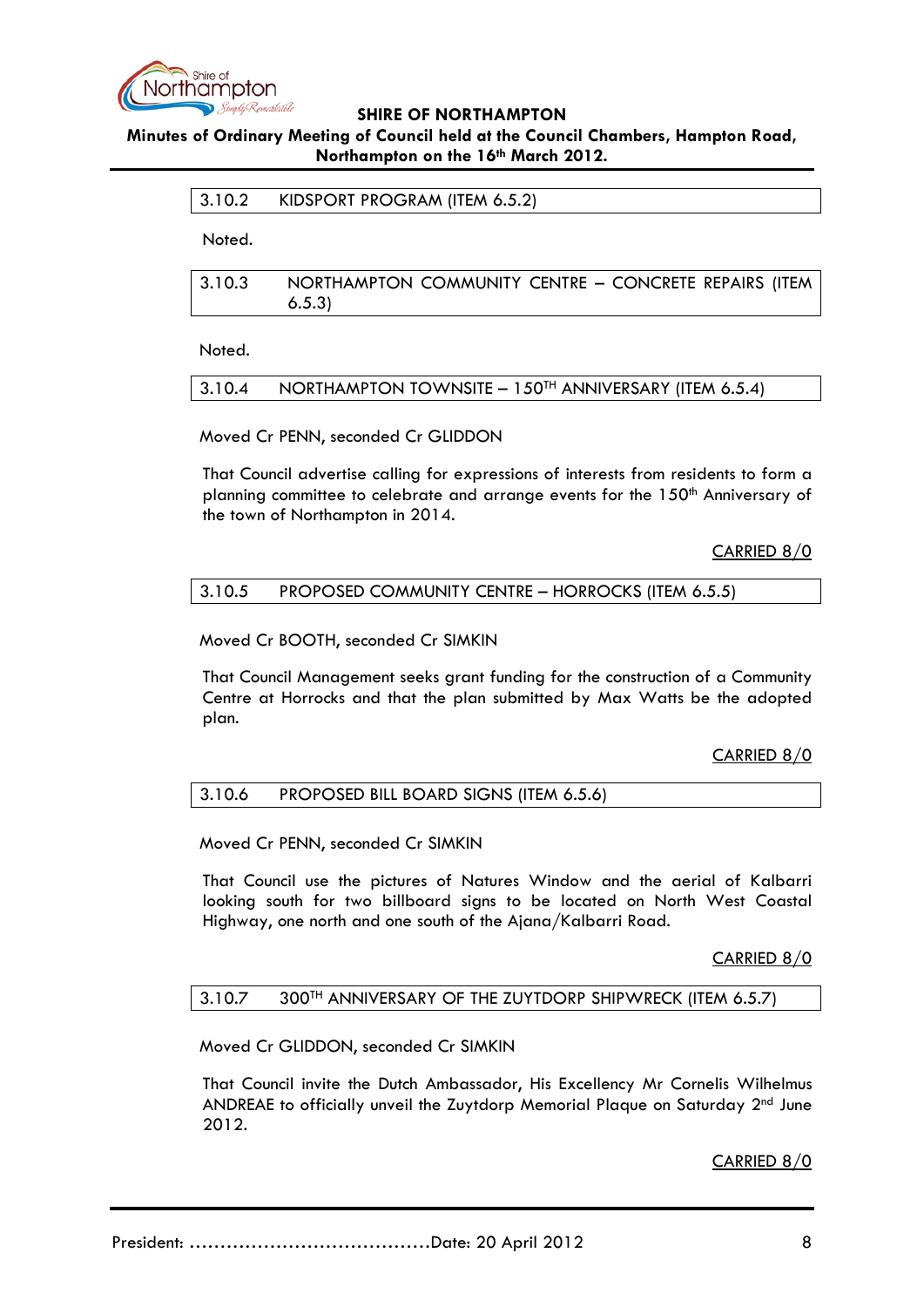

## **SHIRE OF NORTHAMPTON Minutes of Ordinary Meeting of Council held at the Council Chambers, Hampton Road,**

#### **Northampton on the 16th March 2012.**

3.10.8 LEGAL ADVICE – KALBARRI TRUTH WEB SITE (ITEM 6.5.8)

Moved Cr STOCK-STANDEN, seconded Cr CRIPPS

That Council instruct its lawyers to provide a warning letter to the editors of the Kalbarri Truth website to cease making defamatory and derogatory remarks about Council, Councillors and staff and should individual members wish to take further action, then they do so at their own accord.

### CARRIED BY ABSOLUTE MAJORITY 8/0

### 3.10.9 2012 WA TRANSPORT FORUM (ITEM 6.5.9)

Moved Cr PENN, seconded Cr CARSON

That Councillors Wilson, Parker, the CEO and Manager for Works and Technical Services attend the 2012 Transport and Roads Forum.

CARRIED 8/0

Deputy Chief Executive Officer, Jamie Criddle declared an interest in item 6.5.10 as he is a Committee member of the Northampton Cricket Club.

3.10.10 CSRFF GRANT APPLICATIONS (ITEM 6.5.10)

Moved Cr STOCK-STANDEN, seconded Cr GLIDDON

That Council prioritises the renewal of cricket practice nets and pitch as priority 1 and that a provision of \$8,400 be listed in the 2012/2013 Budget for further consideration.

CARRIED 8/0

3.10.11 CSRFF APPLICATION – NORTHAMPTON BOWLING CLUB (ITEM 6.5.11)

Moved Cr CRIPPS, seconded Cr CARSON

That Council continue to pursue the relocation of the Northampton Bowling Club to the Northampton Community Centre and Council continue to seek official support from the Northampton Bowling Club for the proposed relocation.

CARRIED 8/0

### **3.11 PRESIDENTS REPORT**

Nil.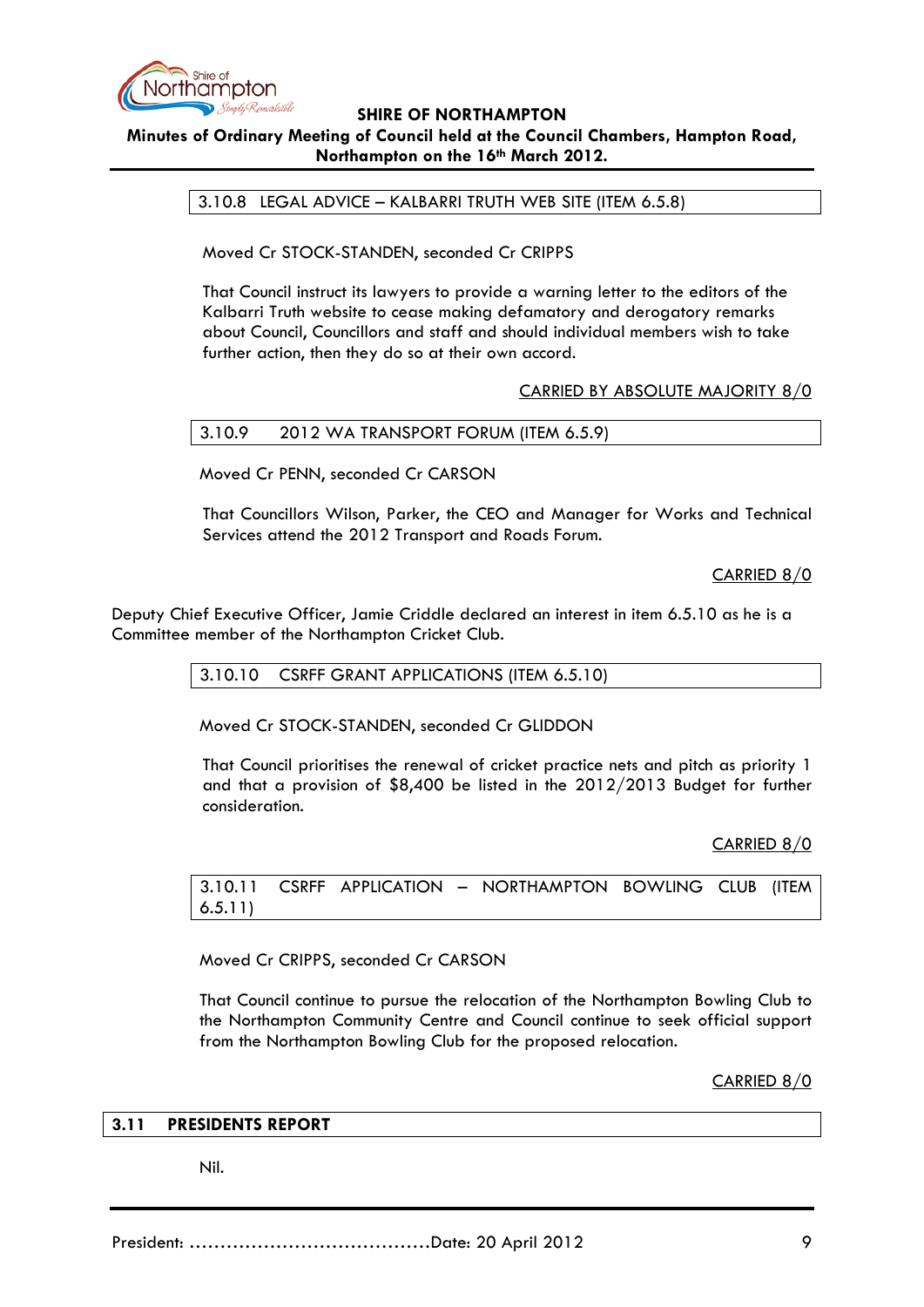

**Minutes of Ordinary Meeting of Council held at the Council Chambers, Hampton Road, Northampton on the 16th March 2012.**

### **3.12 DEPUTY PRESIDENTS REPORT**

Since the last Council meeting the Deputy President, Cr Parker reported on his attendance to the following:

- WALGA induction course and State Council meeting of WALGA.
- Local Emergency Management Committee (LEMC) in Kalbarri.
- Kalbarri Foreshore meeting.
- Presentation of a longevity certificate to Mr. Sydney Hayward.
- Official Opening of the Binnu Hall.
- Remote Indigenous Communities meeting in Perth with the CEO in which the Government advised that there was no additional funding available to fund this proposed program.

### **3.13 COUNCILLORS REPORT**

### 3.13.1 Cr CRIPPS

Since the last Council meeting Cr Cripps reported on his attendance to the following:

• Meeting of the Northern Zone of WALGA.

### 3.13.2 Cr GLIDDON

Since the last Council meeting Cr Gliddon reported on her attendance to the following:

- Australian/Dutch Heritage Day with Bec Millar and Sue Malton in which Bec Millar made a great presentation.
- Kalbarri Visitor Centre meeting.
- Meeting of the Zuytdorp organising committee.

### 3.13.3 Cr BOOTH

Since the last Council meeting Cr Booth reported on her attendance to the following:

- Kalbarri Foreshore meeting.
- Several meetings of the Zuytdorp organising committee.

### 3.13.4 Cr STOCK-STANDEN

Since the last Council meeting Cr Stock-Standen reported on her attendance to the following:

- Meeting of the Pioneer Fundraising Committee.
- Northampton Botanical Line meeting.